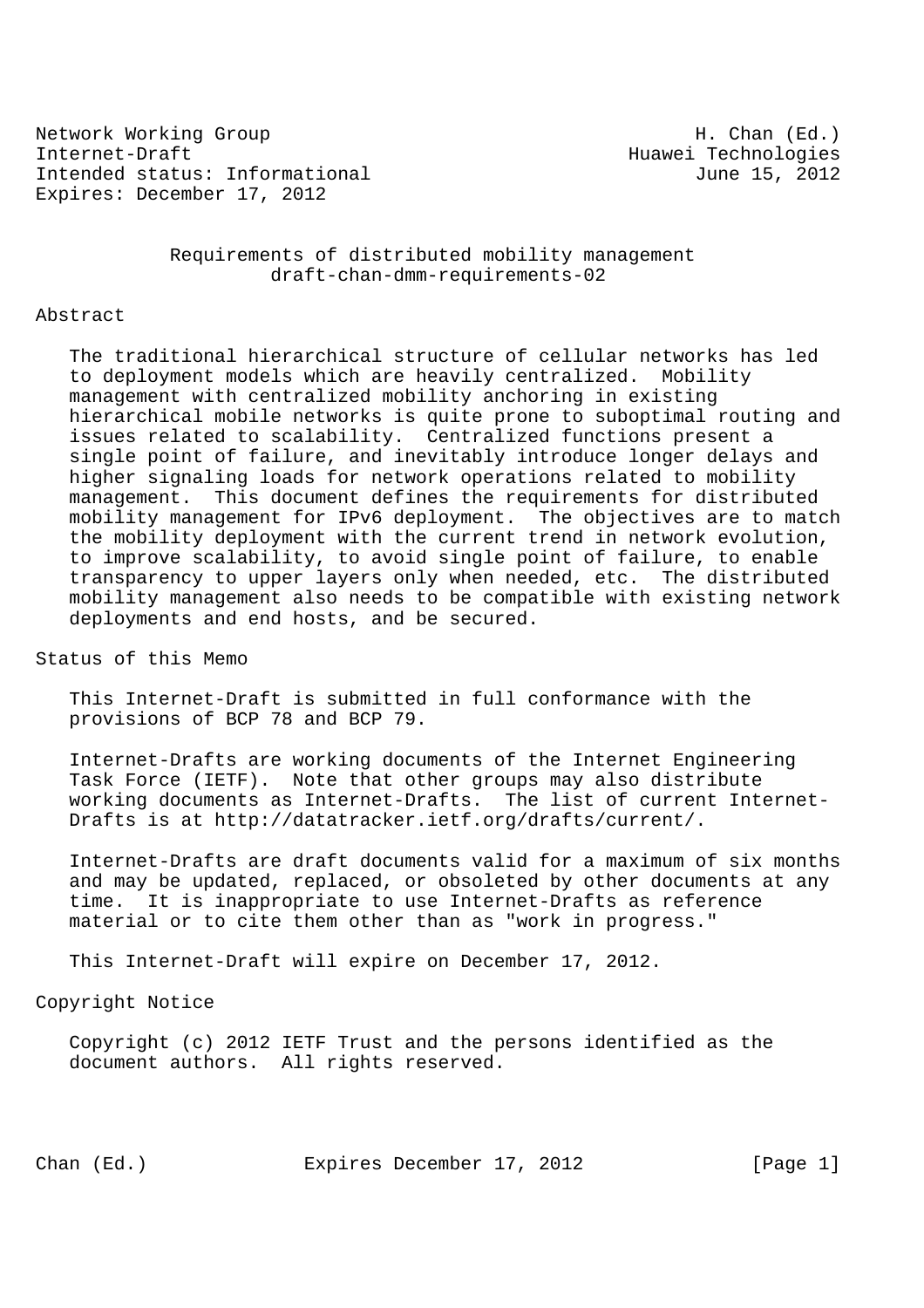This document is subject to BCP 78 and the IETF Trust's Legal Provisions Relating to IETF Documents (http://trustee.ietf.org/license-info) in effect on the date of publication of this document. Please review these documents carefully, as they describe your rights and restrictions with respect to this document. Code Components extracted from this document must include Simplified BSD License text as described in Section 4.e of the Trust Legal Provisions and are provided without warranty as described in the Simplified BSD License.

# Table of Contents

| 2 <sub>1</sub> | Conventions used in this document 5                     |
|----------------|---------------------------------------------------------|
|                | 3. Centralized versus distributed mobility management 5 |
|                | 3.1. Centralized mobility management 5                  |
|                | 3.2. Distributed mobility management 6                  |
|                |                                                         |
|                | 4.1. Distributed deployment 8                           |
|                | 4.2. Transparency to Upper Layers when needed 9         |
|                |                                                         |
|                |                                                         |
|                | 4.5. Existing mobility protocols 11                     |
|                | 4.6. Security considerations 11                         |
| 5 <sub>1</sub> | Security Considerations 12                              |
| б.             |                                                         |
| 7.             | Co-authors and Contributors 12                          |
|                |                                                         |
| 8.1.           | Normative References 13                                 |
| 8.2.           | Informative References 13                               |
|                |                                                         |
|                |                                                         |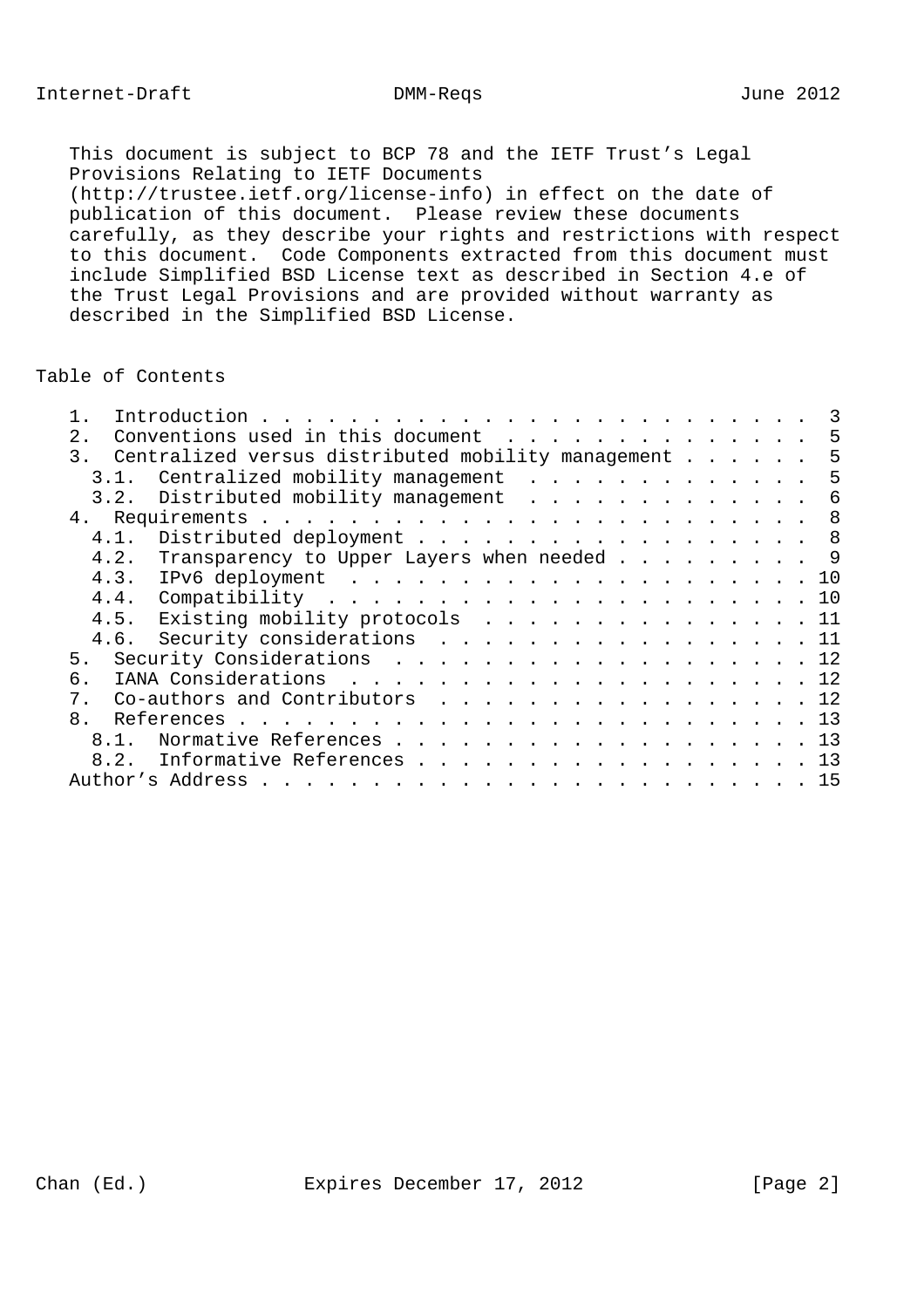## 1. Introduction

 In the past decade a fair number of mobility protocols have been standardized. Although the protocols differ in terms of functions and associated message format, we can identify a few key common features:

 presence of a centralized mobility anchor providing global reachability and an always-on experience;

 extensions to optimize handover performance while users roam across wireless cells;

 extensions to enable the use of heterogeneous wireless interfaces for multi-mode terminals (e.g. cellular phones).

 The presence of the centralized mobility anchor allows a mobile device to be reachable when it is not connected to its home domain. The anchor point, among other tasks, ensures reachability of forwarding of packets destined to or sent from the mobile device. Most of the deployed architectures today have a small number of centralized anchors managing the traffic of millions of mobile subscribers. Compared with a distributed approach, a centralized approach is likely to have several issues or limitations affecting performance and scalability, which require costly network dimensioning and engineering to resolve.

 To optimize handovers from the perspective of mobile nodes, the base protocols have been extended to efficiently handle packet forwarding between the previous and new points of attachment. These extensions are necessary when applications impose stringent requirements in terms of delay. Notions of localization and distribution of local agents have been introduced to reduce signaling overhead. Unfortunately today we witness difficulties in getting such protocols deployed, often leading to sub-optimal choices.

 Moreover, the availability of multi-mode devices and the possibility of using several network interfaces simultaneously have motivated the development of more new protocol extensions. Deployment is further complicated with so many extensions.

Mobile users are, more than ever, consuming Internet content; such traffic imposes new requirements on mobile core networks for data traffic delivery. When the traffic demand exceeds available capacity, service providers need to implement new strategies such as selective traffic offload (e.g. 3GPP work items LIPA/SIPTO) through alternative access networks (e.g. WLAN). Moreover, the localization of content providers closer to the Mobile/Fixed Internet Service

Chan (Ed.) Expires December 17, 2012 [Page 3]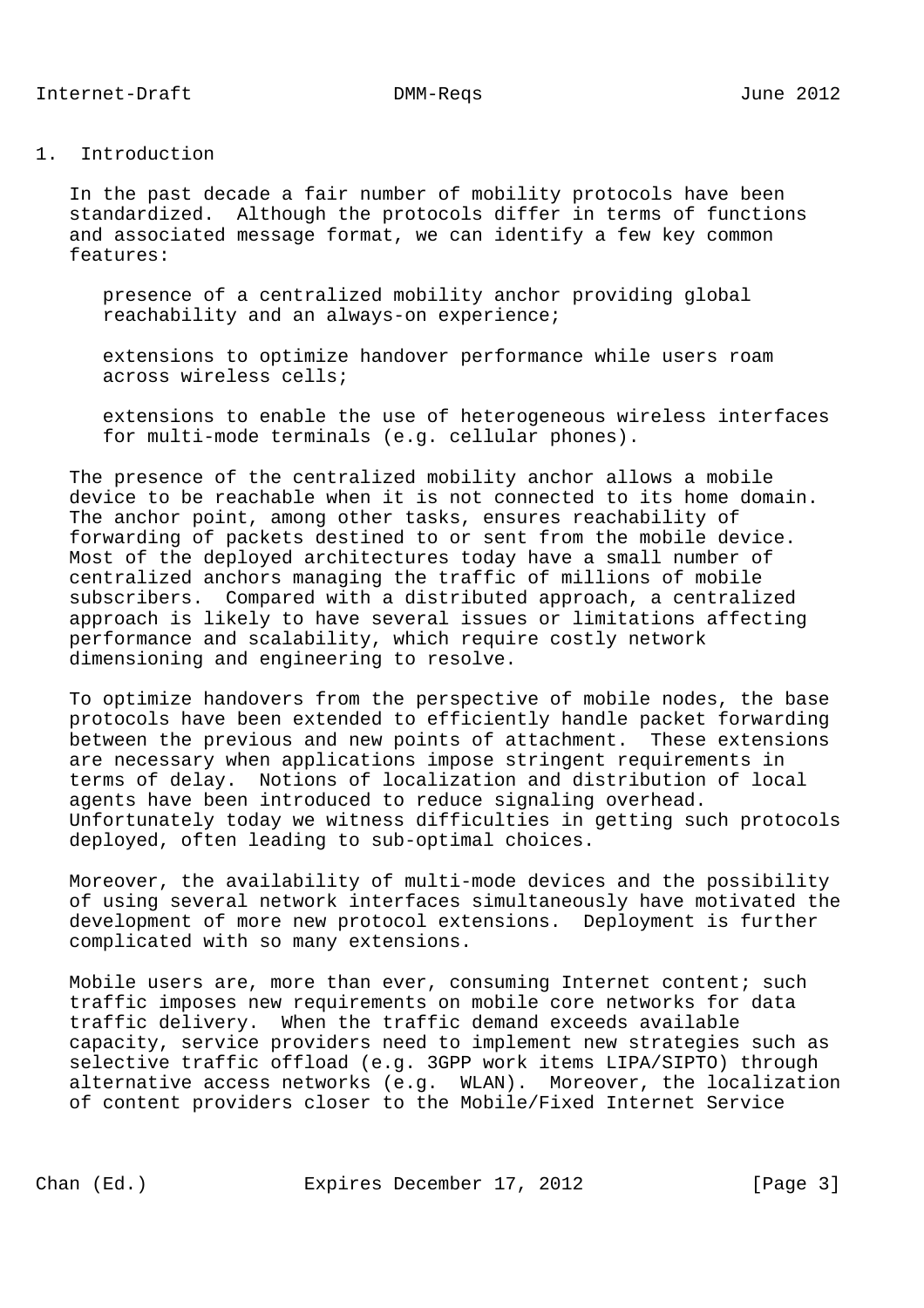Providers network requires taking into account local Content Delivery Networks (CDNs) while providing mobility services.

 When demand exceeds capacity, both offloading and CDN techniques could benefit from the development of mobile architectures with fewer levels of routing hierarchy introduced into the data path by the mobility management system. This trend in network flattening is reinforced by a shift in users traffic behavior, aimed at increasing direct communications among peers in the same geographical area. Distributed mobility management in a truly flat mobile architecture would anchor the traffic closer to the point of attachment of the user and overcome the suboptimal routing issues of a centralized mobility scheme.

 While deploying [Paper-Locating.User] today's mobile networks, service providers face new challenges. More often than not, mobile devices remain attached to the same point of attachment. Specific IP mobility management support is not required for applications that launch and complete while the mobile device is connected to the same point of attachment. However, the mobility support has been designed to be always on and to maintain the context for each mobile subscriber as long as they are connected to the network. This can result in a waste of resources and ever-increasing costs for the service provider. Infrequent mobility and intelligence of many applications suggest that mobility can be provided dynamically, thus simplifying the context maintained in the different nodes of the mobile network.

 The proposed charter will address two complementary aspects of mobility management procedures: the distribution of mobility anchors to achieve a more flat design and the dynamic activation/deactivation of mobility protocol support as an enabler to distributed mobility management. The former has the goal of positioning mobility anchors (HA, LMA) closer to the user; ideally, these mobility agents could be collocated with the first hop router. The latter, facilitated by the distribution of mobility anchors, aims at identifying when mobility must be activated and identifying sessions that do not impose mobility management -- thus reducing the amount of state information to be maintained in the various mobility agents of the mobile network. The key idea is that dynamic mobility management relaxes some constraints while also repositioning mobility anchors; it avoids the establishment of non optimal tunnels between two topologically distant anchors.

 This document describes the motivations of distributed mobility management in Section 1. Section 3 compares distributed mobility management with centralized mobility management. The requirements to address these problems are given in Section 4.

Chan (Ed.) Expires December 17, 2012 [Page 4]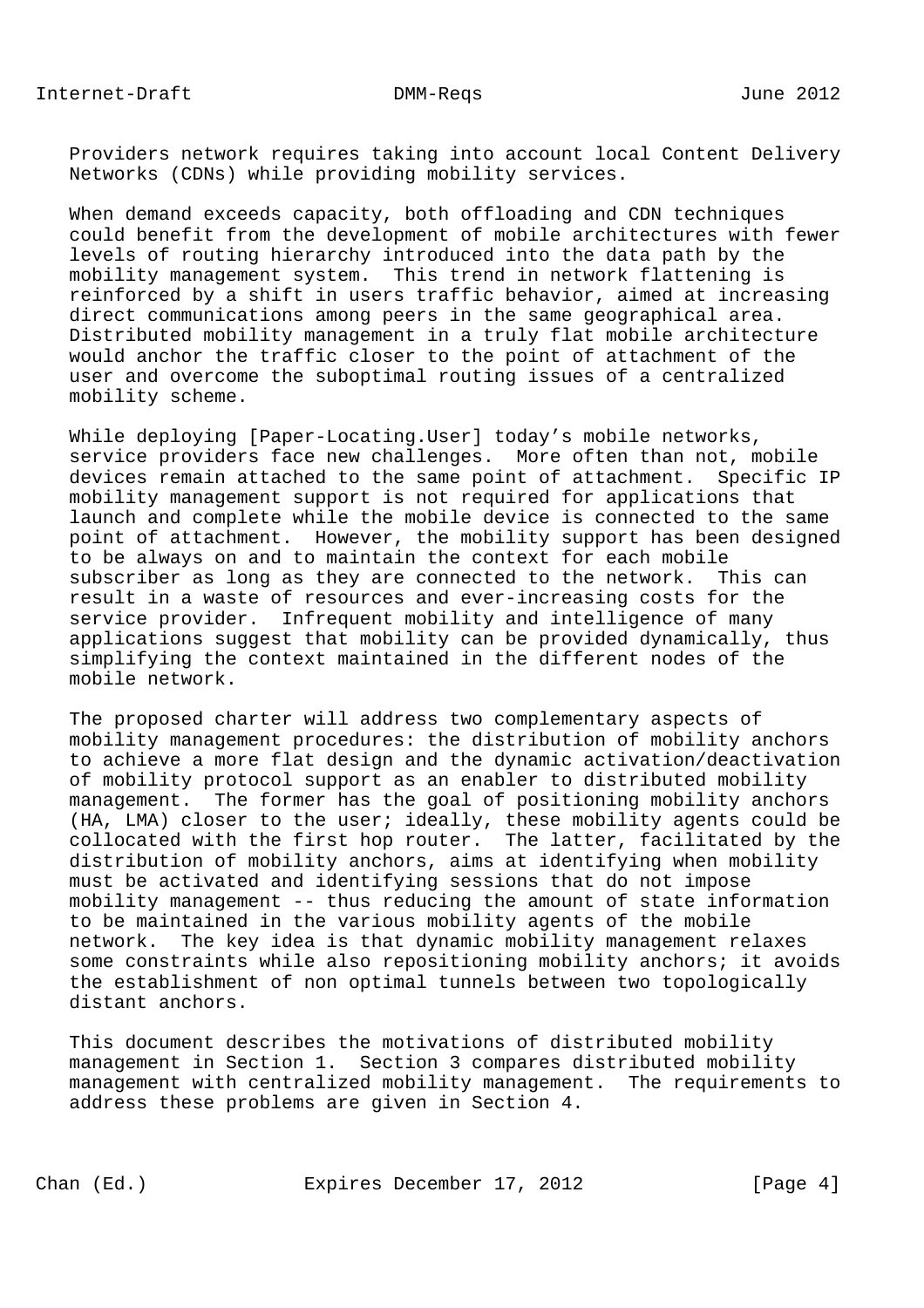The problem statement and the use cases [I-D.yokota-dmm-scenario] can be found in the following review paper: [Paper- Distributed.Mobility.Review].

## 2. Conventions used in this document

 The key words "MUST", "MUST NOT", "REQUIRED", "SHALL","SHALL NOT", "SHOULD", "SHOULD NOT", "RECOMMENDED", "MAY", and "OPTIONAL" in this document are to be interpreted as described in [RFC2119].

#### 3. Centralized versus distributed mobility management

 Mobility management functions may be implemented at different layers of the network protocol stack. At the IP (network) layer, they may reside in the network or in the mobile node. In particular, a network-based solution resides in the network only. It therefore enables mobility for existing hosts and network applications which are already in deployment but lack mobility support.

 At the IP layer, a mobility management protocol to achieve session continuity is typically based on the principle of distinguishing between identifier and routing address and maintaining a mapping between them. With Mobile IP, the home address serves as an identifier of the device whereas the care-of-address takes the role of routing address, and the binding between them is maintained at the mobility anchor, i.e., the home agent. If packets can be continuously delivered to a mobile device at its home address, then all sessions using that home address can be preserved even though the routing or care-of address changes.

 The next two subsections explain centralized and distributed mobility management functions in the network.

# 3.1. Centralized mobility management

 With centralized mobility management, the mapping information between the stable node identifier and the changing IP address of a mobile node (MN) is kept at a centralized mobility anchor. Packets destined to an MN are routed via this anchor. In other words, such mobility management systems are centralized in both the control plane and the data plane.

 Many existing mobility management deployments make use of centralized mobility anchoring in a hierarchical network architecture, as shown in Figure 1. Examples of such centralized mobility anchors are the home agent (HA) and local mobility anchor (LMA) in Mobile IPv6

Chan (Ed.) Expires December 17, 2012 [Page 5]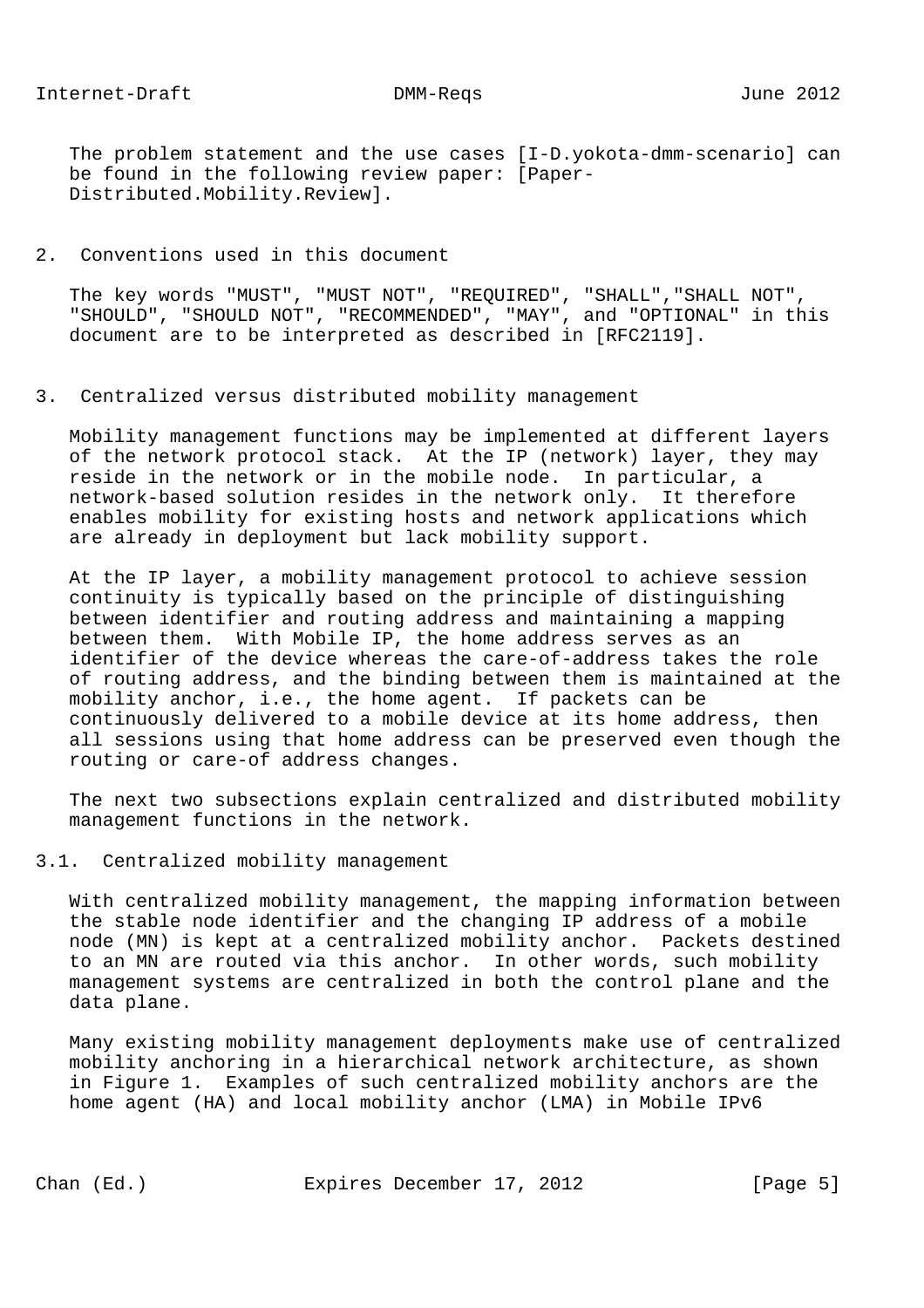[RFC6275] and Proxy Mobile IPv6 [RFC5213], respectively. Current mobile networks such as the Third Generation Partnership Project (3GPP) UMTS networks, CDMA networks, and 3GPP Evolved Packet System (EPS) networks also employ centralized mobility management, with Gateway GPRS Support Node (GGSN) and Serving GPRS Support Node (SGSN) in the 3GPP UMTS hierarchical network and with Packet data network Gateway (P-GW) and Serving Gateway (S-GW) in the 3GPP EPS network.



Figure 1. Centralized mobility management.

3.2. Distributed mobility management

 Mobility management functions may also be distributed to multiple locations in different networks as shown in Figure 2, so that a mobile node in any of these networks may be served by a closeby mobility function (MF).



Figure 2. Distributed mobility management.

 Mobility management may be partially distributed, i.e., only the data plane is distributed, or fully distributed where both the data plane and control plane are distributed. These different approaches are described in detail in [I-D.yokota-dmm-scenario].

[Paper-New.Perspective] discusses some initial steps towards a clear

Chan (Ed.) **Expires December 17, 2012** [Page 6]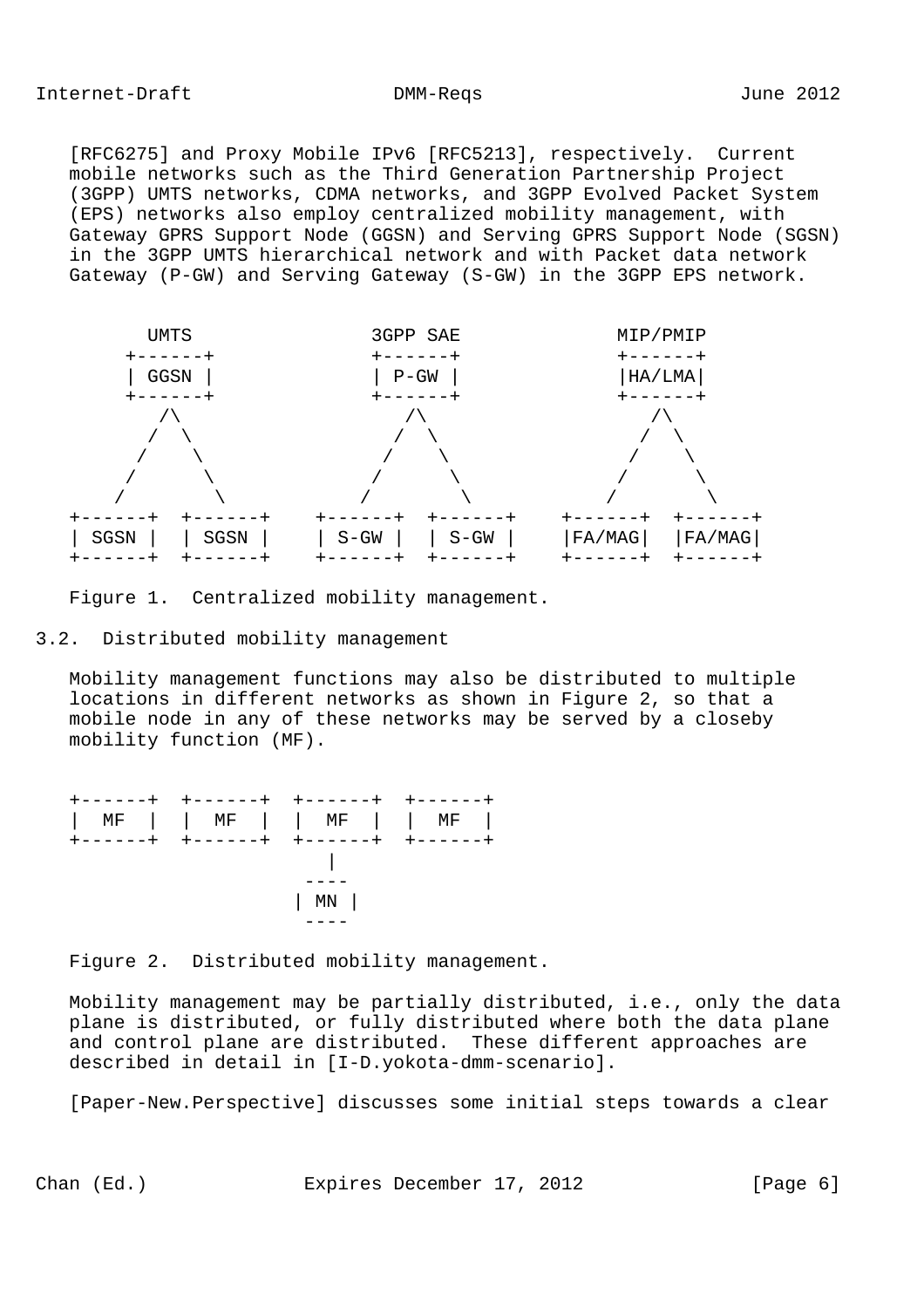definition of what mobility management may be, to assist in better developing distributed architecture. [Paper- Characterization.Mobility.Management] analyses current mobility solutions and proposes an initial decoupling of mobility management into well-defined functional blocks, identifying their interactions, as well as a potential grouping, which later can assist in deriving more flexible mobility management architectures. According to the split functional blocks, this paper proposes three ways into which mobility management functional blocks can be groups, as an initial way to consider a better distribution: location and handover management, control and data plane, user and access perspective.

 A distributed mobility management scheme is proposed in [Paper- Distributed.Dynamic.Mobility] for future flat IP architecture consisting of access nodes. The benefits of this design over centralized mobility management are also verified through simulations in [Paper-Distributed.Centralized.Mobility].

 Before designing new mobility management protocols for a future flat IP architecture, one should first ask whether the existing mobility management protocols that have already been deployed for the hierarchical mobile networks can be extended to serve the flat IP architecture. MIPv4 has already been deployed in 3GPP2 networks, and PMIPv6 has already been adopted in WiMAX Forum and in 3GPP standards. Using MIP or PMIP for both centralized and distributed architectures would ease the migration of the current mobile networks towards a flat architecture. It has therefore been proposed to adapt MIP or PMIPv6 to achieve distributed mobility management by using a distributed mobility anchor architecture.

 In [Paper-Migrating.Home.Agents], the HA functionality is copied to many locations. The HoA of all MNs are anycast addresses, so that a packet destined to the HoA from any corresponding node (CN) from any network can be routed via the nearest copy of the HA. In addition, distributing the function of HA using a distributed hash table structure is proposed in [Paper-Distributed.Mobility.SAE]. A lookup query to the hash table will retrieve the location information of an MN is stored.

 In [Paper-Distributed.Mobility.PMIP], only the mobility routing (MR) function is duplicated and distributed in many locations. The location information for any MN that has moved to a visited network is still centralized and kept at a location management (LM) function in the home network of the MN. The LM function at different networks constitutes a distributed database system of all the MNs that belong to any of these networks and have moved to a visited network. The location information is maintained in the form of a hierarchy: the LM at the home network, the CoA of the MR of the visited network, and

Chan (Ed.) Expires December 17, 2012 [Page 7]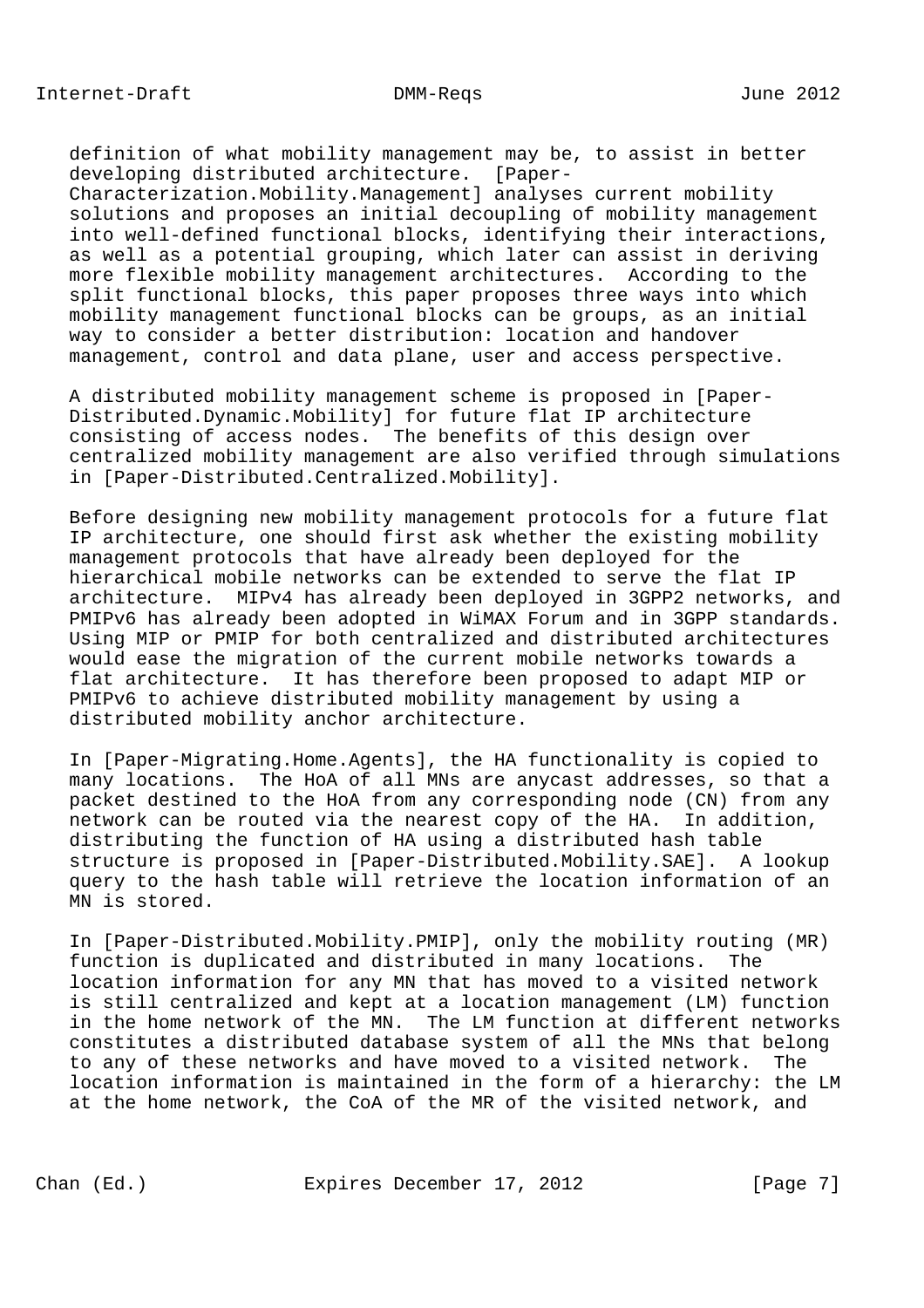then the CoA to reach the MN in the visited network. The LM in the home network keeps a binding of the HoA of the MN to the CoA of the MR of the visited network. The MR keeps the binding of the HoA of the MN to the CoA of the MN in the case of MIP, or the proxy-CoA of the Mobile Access Gateway (MAG) serving the MN in the case of PMIP.

 [I-D.jikim-dmm-pmip] discusses two distributed mobility control schemes using the PMIP protocol: Signal-driven PMIP (S-PMIP) and Signal-driven Distributed PMIP (SD-PMIP). S-PMIP is a partially distributed scheme, in which the control plane (using a Proxy Binding Query to get the Proxy-CoA of the MN) is separate from the data plane, and the optimized data path is directly between the CN and the MN. SD-PMIP is a fully distributed scheme, in which the Proxy Binding Update is not performed, and instead each MAG will multicast a Proxy Binding Query message to all of the MAGs in its local PMIP domain to retrieve the Proxy-CoA of the MN.

## 4. Requirements

 After reviewing the problems and limitations of centralized deployment in Section 4, this section states the requirements as follows:

- 4.1. Distributed deployment
	- REQ1: Distributed deployment

 IP mobility, network access and routing solutions provided by DMM MUST enable a distributed deployment of mobility management of IP sessions so that the traffic can be routed in an optimal manner without traversing centrally deployed mobility anchors.

 Motivation: The motivations of this requirement are to match mobility deployment with current trend in network evolution: more cost and resource effective to cache and distribute contents when combining distributed anchors with caching systems (e.g., CDN); improve scalability; avoid single point of failure; mitigate threats being focused on a centrally deployed anchor, e.g., home agent and local mobility anchor.

 This requirement addresses the following problems PS1, PS2, PS3, and PS4.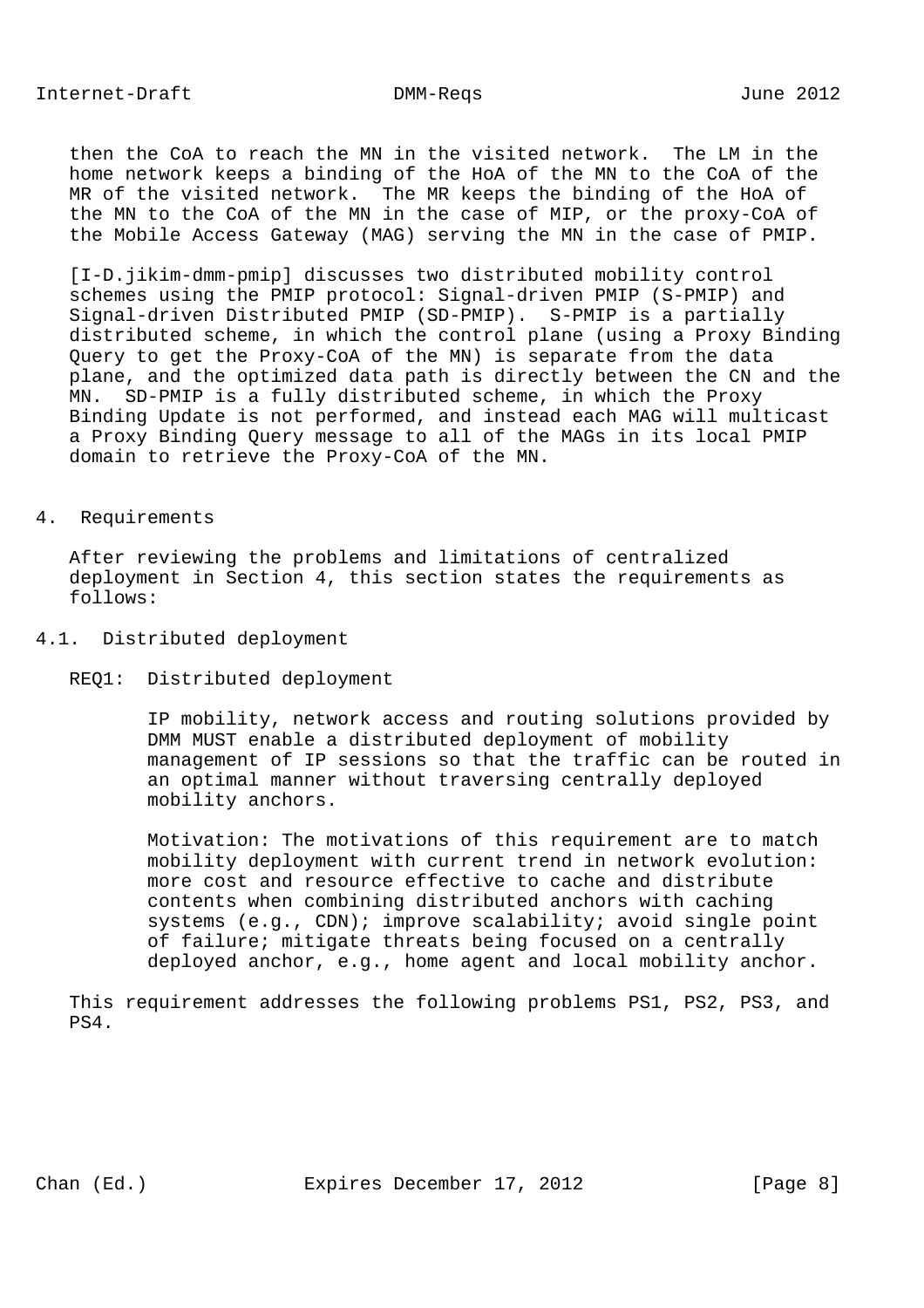### PS1: Non-optimal routes

 Routing via a centralized anchor often results in a longer route, and the problem is especially manifested when accessing a local or cache server of a Content Delivery Network (CDN).

#### PS2: Non-optimality in Evolved Network Architecture

 The centralized mobility management can become non-optimal as a network architecture evolves and becomes more flattened.

 PS3: Low scalability of centralized route and mobility context maintenance

 Setting up such special routes and maintaining the mobility context for each MN is more difficult to scale in a centralized design with a large number of MNs. Distributing the route maintenance function and the mobility context maintenance function among different networks can be more scalable.

PS4: Single point of failure and attack

 Centralized anchoring may be more vulnerable to single point of failure and attack than a distributed system.

- 4.2. Transparency to Upper Layers when needed
	- REQ2: Transparency to Upper Layers when needed

 The DMM solutions MUST provide transparency above the IP layer when needed. Such transparency is needed, when the mobile hosts or entire mobile networks [RFC3963] change their point of attachment to the Internet, for the application flows that cannot cope with a change of IP address. Otherwise the support to maintain a stable home IP address or prefix during handover may be declined.

 Motivation: The motivation of this requirement is to enable more efficient use of network resources and more efficient routing by not maintaining a stable IP home IP address when there is no such need.

 This requirement addresses the problems PS5 as well as the other related problem O-PS1.

Chan (Ed.) Expires December 17, 2012 [Page 9]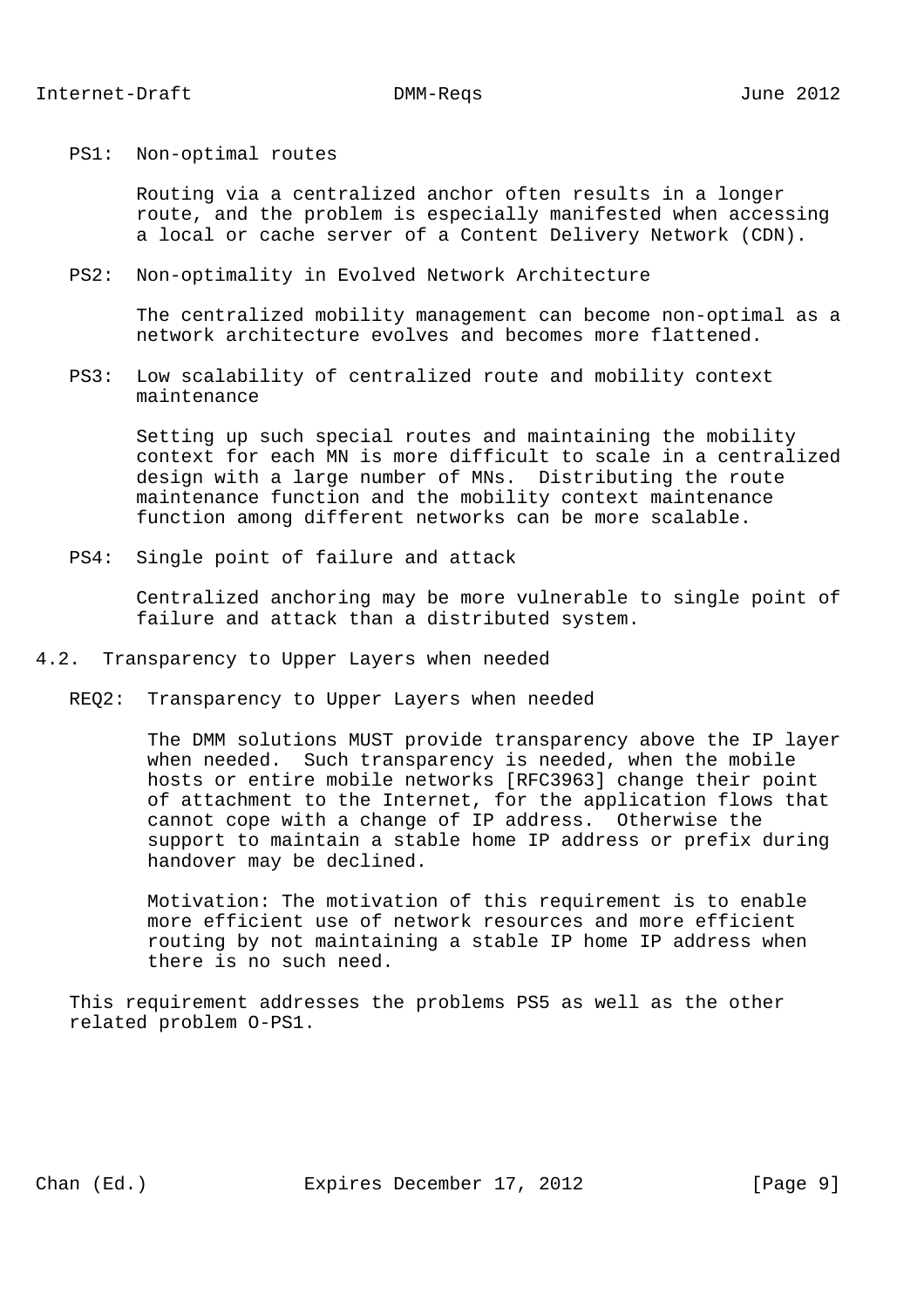PS5: Wasting resources to support mobile nodes not needing mobility support

 IP mobility support is not always required. For example, some applications do not need a stable IP address during handover, i.e., IP session continuity. Sometimes, the entire application session runs while the terminal does not change the point of attachment. In these situations that do not require IP mobility support, network resources are wasted when mobility context is set up.

O-PS1: Mobility signaling overhead with peer-to-peer communication

 Wasting resources when mobility signaling (e.g., maintenance of the tunnel, keep alive, etc.) is not turned off for peer to-peer communication.

- 4.3. IPv6 deployment
	- REQ3: IPv6 deployment

 The DMM solutions SHOULD target IPv6 as primary deployment and SHOULD NOT be tailored specifically to support IPv4, in particular in situations where private IPv4 addresses and/or NATs are used.

 Motivation: The motivation for this requirement is to be inline with the general orientation of IETF. Moreover, DMM deployment is foreseen in mid-term/long-term, hopefully in an IPv6 world. It is also unnecessarily complex to solve this problem for IPv4, as we will not be able to use some of the IPv6-specific features/tools.

4.4. Compatibility

## REQ4: Compatibility

 The DMM solution SHOULD be able to work between trusted administrative domains when allowed by the security measures deployed between these domains. Furthermore, the DMM solution MUST be able to co-exist with existing network deployment and end hosts so that the existing deployment can continue to be supported. For example, depending on the environment in which dmm is deployed, the dmm solutions may need to be compatible with other existing mobility protocols that are deployed in that environment or may need to be interoperable with the network or the mobile hosts/routers that do not support the dmm enabling protocol.

Chan (Ed.) Expires December 17, 2012 [Page 10]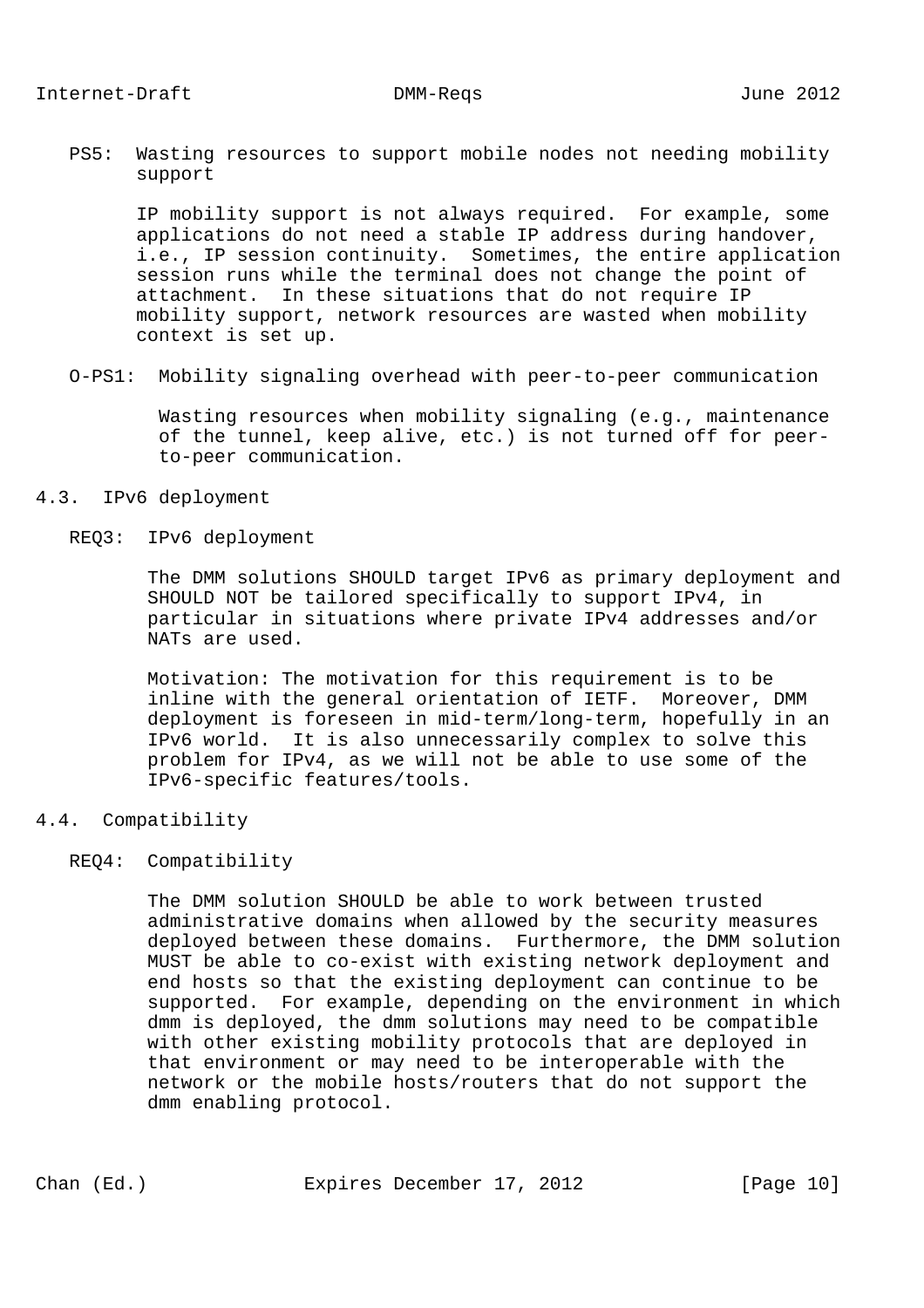Motivation: The motivation of this requirement is to allow inter-domain operation if desired and to preserve backwards compatibility so that the existing networks and hosts are not affected and do not break.

This requirement addresses the following other related problem O-PS2.

- O-PS2: Complicated deployment with too many variants and extensions of MIP Deployment is complicated with many variants and extensions of MIP. When introducing new functions which may add to the complicity, existing solutions are more vulnerable to break.
- 4.5. Existing mobility protocols
	- REQ5: Existing mobility protocols

 A DMM solution SHOULD first consider reusing and extending the existing mobility protocols before specifying new protocols.

 Motivation: The purpose is to reuse the existing protocols first before considering new protocols.

- 4.6. Security considerations
	- REQ6: Security considerations

 The protocol solutions for DMM MUST consider security, for example authentication and authorization mechanisms that allow a legitimate mobile host/router to access to the DMM service, protection of signaling messages of the protocol solutions in terms of authentication, data integrity, and data confidentiality, opti-in or opt-out data confidentiality to signaling messages depending on network environments or user requirements.

 Motivation and problem statement: Mutual authentication and authorization between a mobile host/router and an access router providing the DMM service to the mobile host/router are required to prevent potential attacks in the access network of the DMM service. Otherwise, various attacks such as impersonation, denial of service, man-in-the-middle attacks, etc. are present to obtain illegitimate access or to collapse the DMM service.

 Signaling messages are subject to various attacks since these messages carry context of a mobile host/router. For instance, a malicious node can forge and send a number of signaling

Chan (Ed.) Expires December 17, 2012 [Page 11]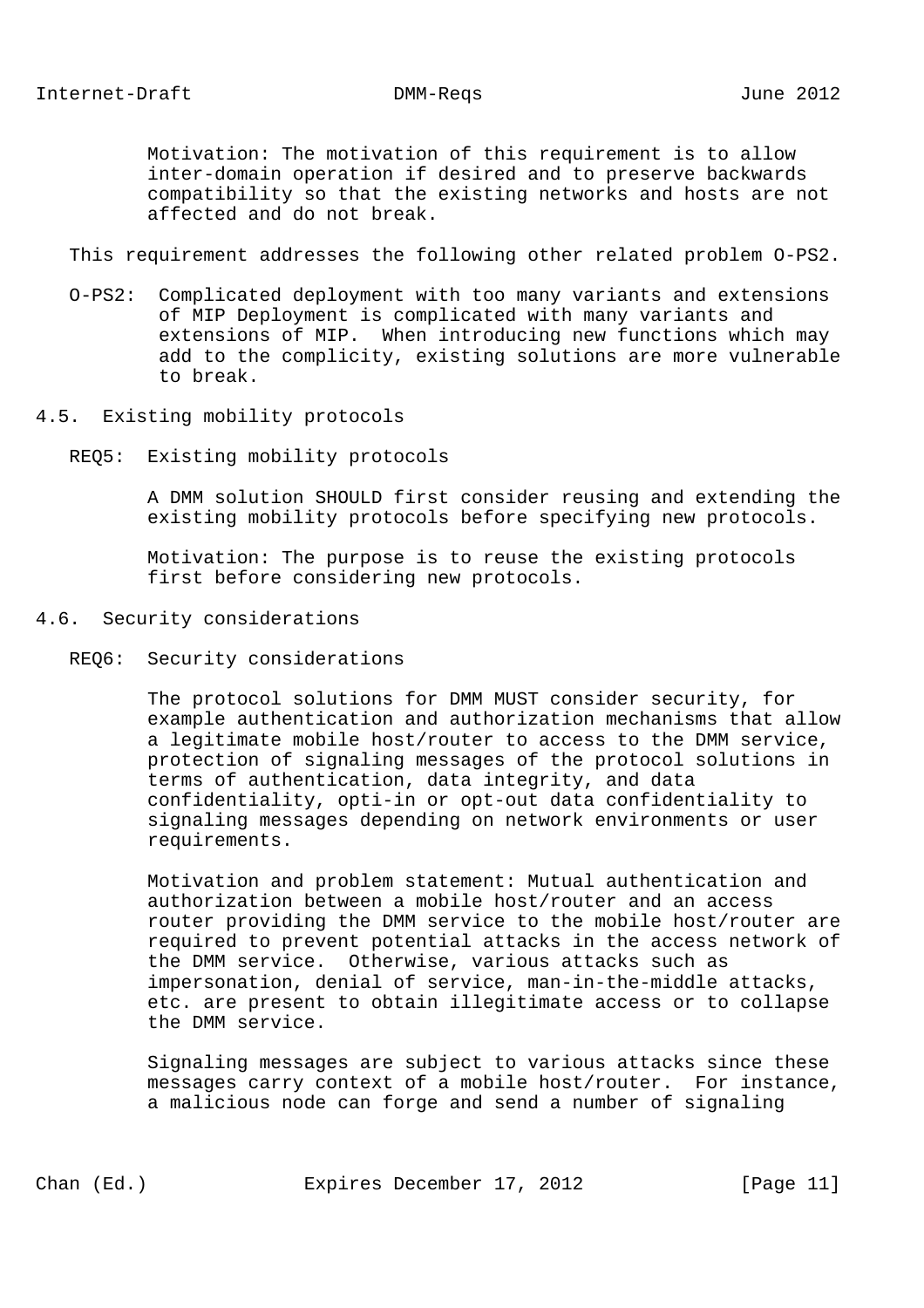messages to redirect traffic to a specific node. Consequently, the specific node is under a denial of service attack, whereas other nodes are not receiving their traffic. As signaling messages travel over the Internet, the end-to-end security is required.

## 5. Security Considerations

 Distributed mobility management (DMM) requires two kinds of security considerations: 1) access network security that only allows a legitimate mobile host/router to access the DMM service; 2) end-to end security that protects signaling messages for the DMM service. Access network security is required between the mobile host/router and the access network providing the DMM service. End-to-end security is required between nodes that participate in the DMM protocol.

 It is necessary to provide sufficient defense against possible security attacks, or to adopt existing security mechanisms and protocols to provide sufficient security protections. For instance, EAP based authentication can be used for access network security, while IPsec can be used for end-to-end security.

# 6. IANA Considerations

None

## 7. Co-authors and Contributors

 This problem statement document is a joint effort among the following participants. Each individual has made significant contributions to this work.

Dapeng Liu: liudapeng@chinamobile.com

Pierrick Seite: pierrick.seite@orange-ftgroup.com

Hidetoshi Yokota: yokota@kddilabs.jp

Charles E. Perkins: charliep@computer.org

Melia Telemaco: telemaco.melia@alcatel-lucent.com

Elena Demaria: elena.demaria@telecomitalia.it

Chan (Ed.) **Expires December 17, 2012** [Page 12]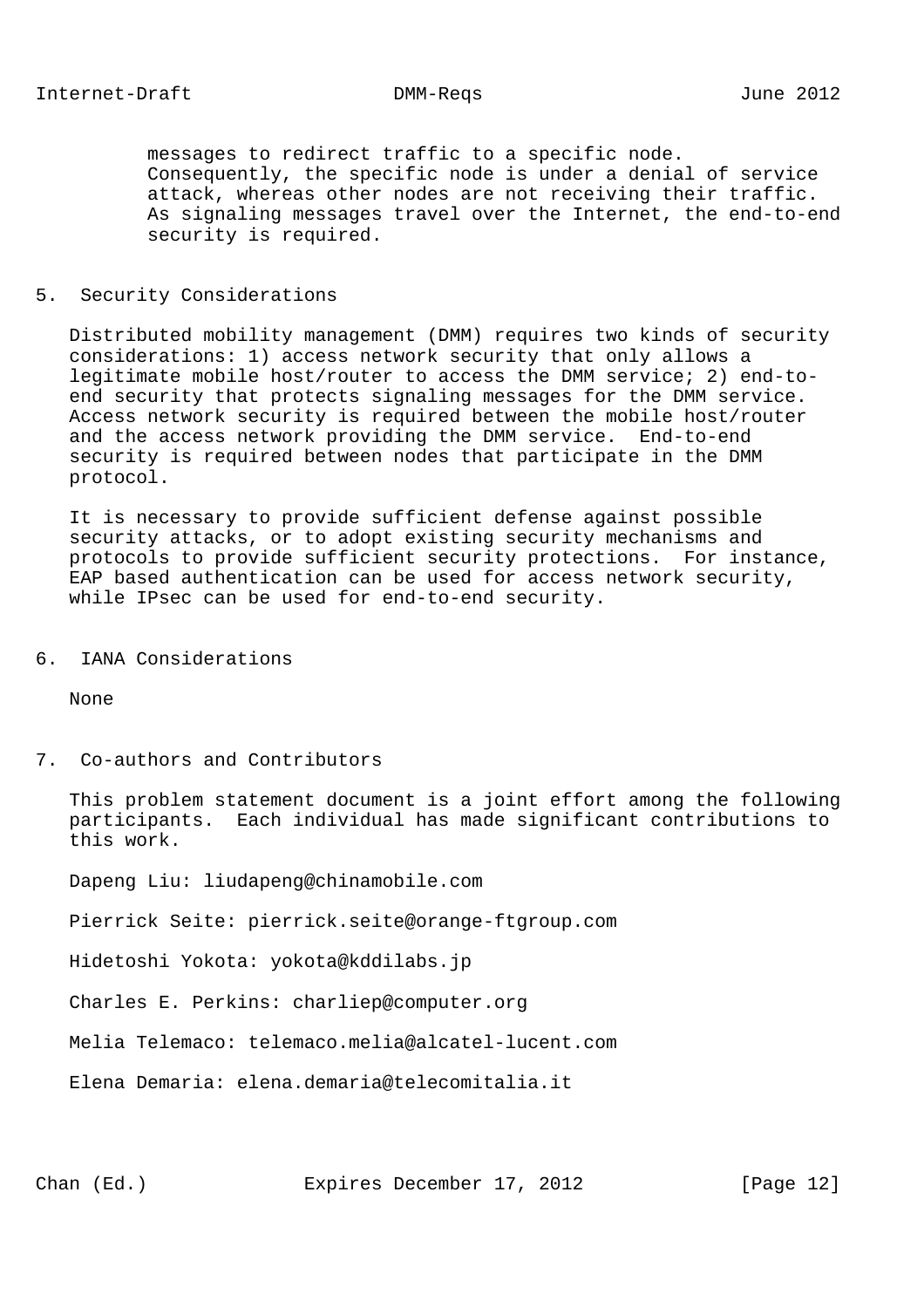Peter McCann: Peter.McCann@huawei.com Tricci So: tso@zteusa.com Jong-Hyouk Lee: jh.lee@telecom-bretagne.eu Jouni Korhonen: jouni.korhonen@nsn.com Wen Luo: luo.wen@zte.com.cn Carlos J. Bernardos: cjbc@it.uc3m.es Marco Liebsch: Marco.Liebsch@neclab.eu Georgios Karagian: karagian@cs.utwente.nl Julien Laganier: jlaganier@juniper.net Wassim Michel Haddad: Wassam.Haddad@ericsson.com Seok Joo Koh: sjkoh@knu.ac.kr

8. References

- 8.1. Normative References
	- [RFC2119] Bradner, S., "Key words for use in RFCs to Indicate Requirement Levels", BCP 14, RFC 2119, March 1997.

### 8.2. Informative References

 [I-D.ietf-netext-pd-pmip] Zhou, X., Korhonen, J., Williams, C., Gundavelli, S., and C. Bernardos, "Prefix Delegation for Proxy Mobile IPv6", draft-ietf-netext-pd-pmip-02 (work in progress), March 2012.

 [I-D.jikim-dmm-pmip] Kim, J., Koh, S., Jung, H., and Y. Han, "Use of Proxy Mobile IPv6 for Distributed Mobility Control", draft-jikim-dmm-pmip-00 (work in progress), March 2012.

 [I-D.yokota-dmm-scenario] Yokota, H., Seite, P., Demaria, E., and Z. Cao, "Use case scenarios for Distributed Mobility Management", draft-yokota-dmm-scenario-00 (work in progress), October 2010.

Chan (Ed.) **Expires December 17, 2012** [Page 13]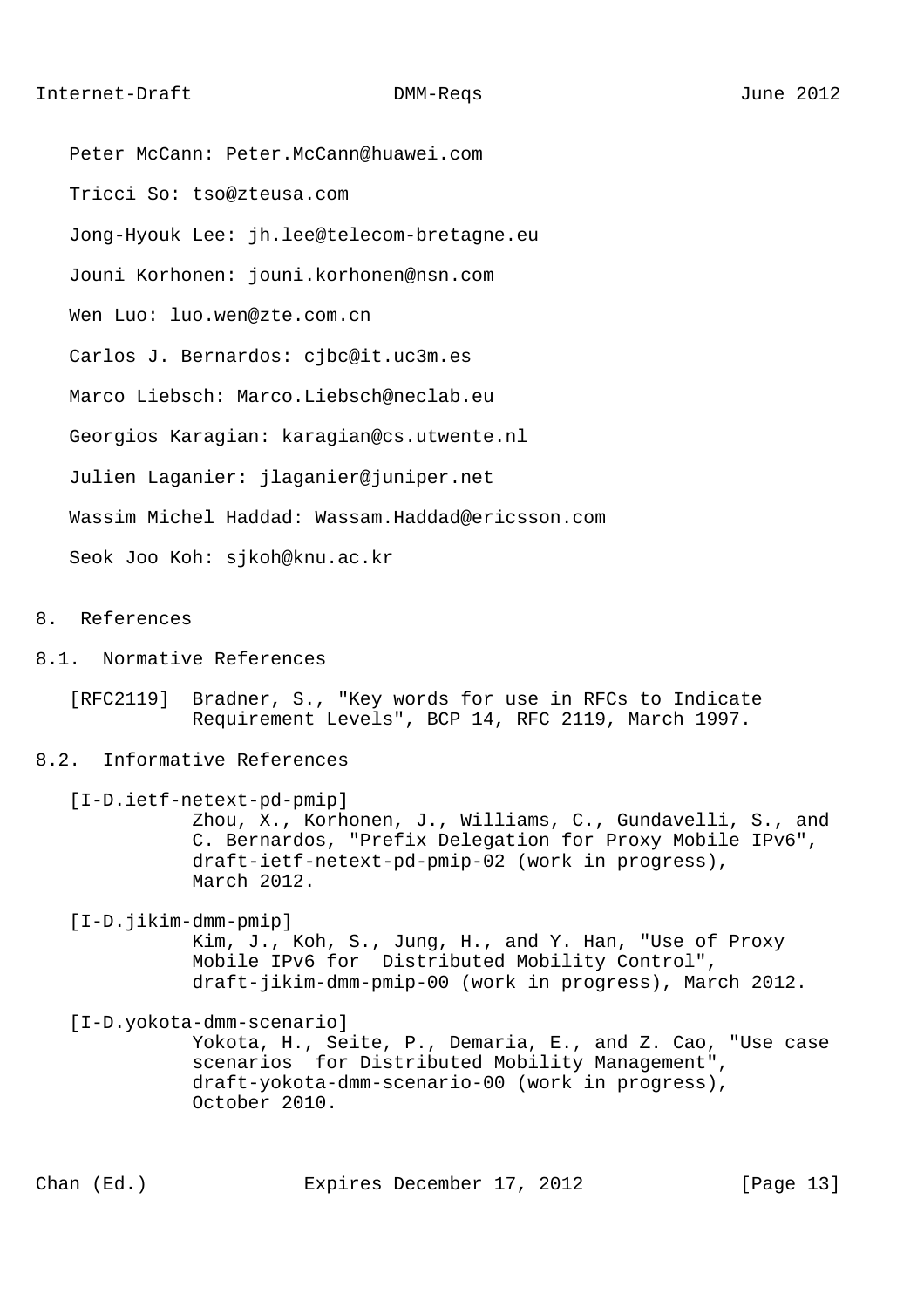[Paper-Distributed.Centralized.Mobility] Bertin, P., Bonjour, S., and J-M. Bonnin, "A Distributed or Centralized Mobility", Proceedings of Global Communications Conference (GlobeCom), December 2009. [Paper-Distributed.Dynamic.Mobility] Bertin, P., Bonjour, S., and J-M. Bonnin, "A Distributed Dynamic Mobility Management Scheme Designed for Flat IP Architectures", Proceedings of 3rd International Conference on New Technologies, Mobility and Security (NTMS), 2008. [Paper-Distributed.Mobility.PMIP] Chan, H., "Proxy Mobile IP with Distributed Mobility Anchors", Proceedings of GlobeCom Workshop on Seamless Wireless Mobility, December 2010. [Paper-Distributed.Mobility.Review] Chan, H., Yokota, H., Xie, J., Seite, P., and D. Liu, "Distributed and Dynamic Mobility Management in Mobile Internet: Current Approaches and Issues, Journal of Communications, vol. 6, no. 1, pp. 4-15, Feb 2011.", Proceedings of GlobeCom Workshop on Seamless Wireless Mobility, February 2011. [Paper-Distributed.Mobility.SAE] Fisher, M., Anderson, F., Kopsel, A., Schafer, G., and M. Schlager, "A Distributed IP Mobility Approach for 3G SAE", Proceedings of the 19th International Symposium on Personal, Indoor and Mobile Radio Communications (PIMRC), 2008. [Paper-Locating.User] Kirby, G., "Locating the User", Communication International, 1995. [Paper-Migrating.Home.Agents] Wakikawa, R., Valadon, G., and J. Murai, "Migrating Home Agents Towards Internet-scale Mobility Deployments", Proceedings of the ACM 2nd CoNEXT Conference on Future Networking Technologies, December 2006. [RFC3963] Devarapalli, V., Wakikawa, R., Petrescu, A., and P. Thubert, "Network Mobility (NEMO) Basic Support Protocol", RFC 3963, January 2005. [RFC5213] Gundavelli, S., Leung, K., Devarapalli, V., Chowdhury, K., and B. Patil, "Proxy Mobile IPv6", RFC 5213, August 2008.

Chan (Ed.) Expires December 17, 2012 [Page 14]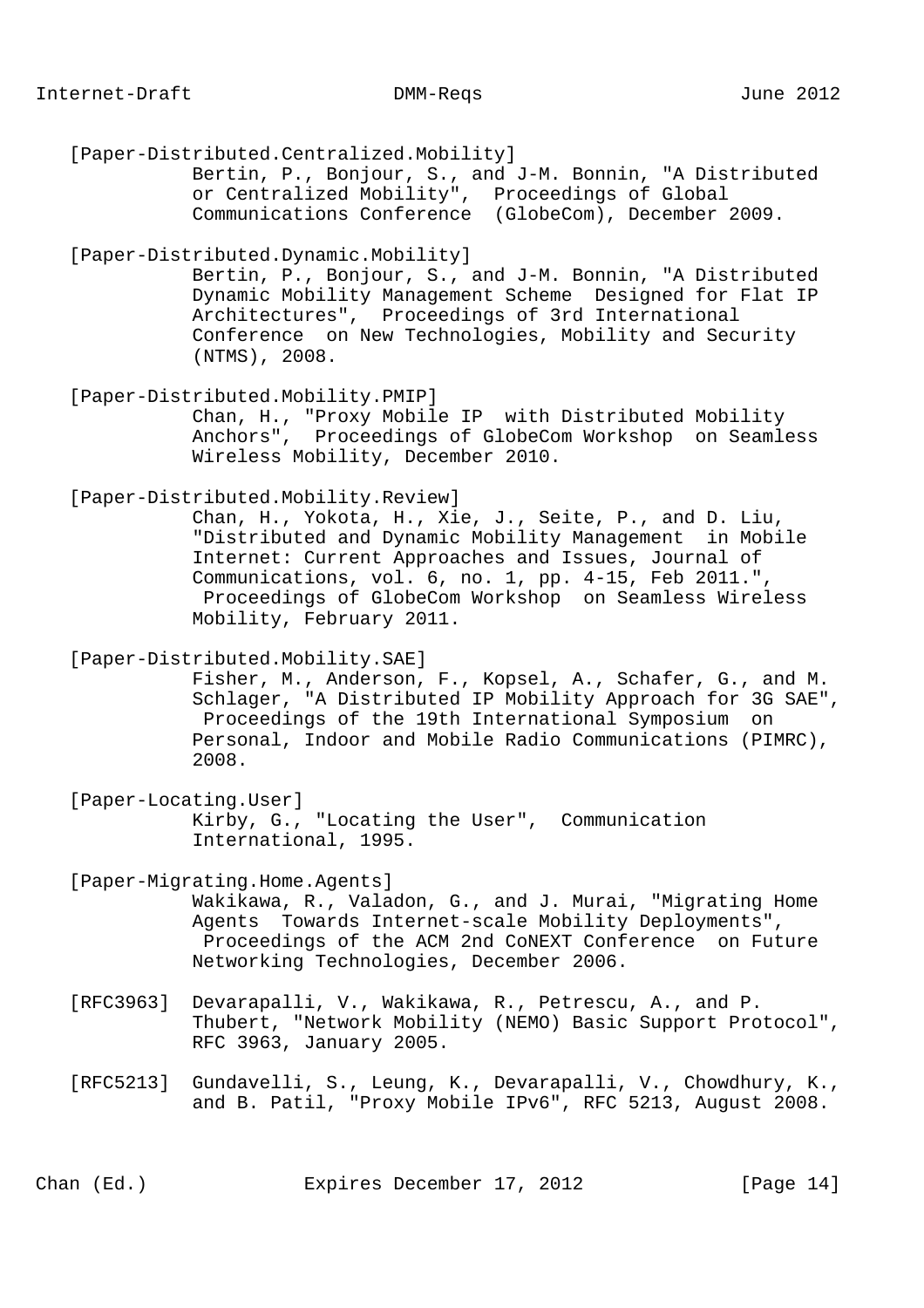[RFC6275] Perkins, C., Johnson, D., and J. Arkko, "Mobility Support in IPv6", RFC 6275, July 2011. Author's Address H Anthony Chan (editor) Huawei Technologies 5340 Legacy Dr. Building 3, Plano, TX 75024, USA Email: h.a.chan@ieee.org - Dapeng Liu China Mobile Unit2, 28 Xuanwumenxi Ave, Xuanwu District, Beijing 100053, China Email: liudapeng@chinamobile.com - Pierrick Seite France Telecom - Orange 4, rue du Clos Courtel, BP 91226, Cesson-Sevigne 35512, France Email: pierrick.seite@orange-ftgroup.com - Hidetoshi Yokota KDDI Lab 2-1-15 Ohara, Fujimino, Saitama, 356-8502 Japan Email: yokota@kddilabs.jp - Charles E. Perkins Huawei Technologies Email: charliep@computer.org - Jouni Korhonen Nokia Siemens Networks Email: jouni.korhonen@nsn.com - Melia Telemaco Alcatel-Lucent Bell Labs Email: telemaco.melia@alcatel-lucent.com - Elena Demaria Telecom Italia via G. Reiss Romoli, 274, TORINO, 10148, Italy Email: elena.demaria@telecomitalia.it - Jong-Hyouk Lee RSM Department, Telecom Bretagne Cesson-Sevigne, 35512, France Email: jh.lee@telecom-bretagne.eu -

Chan (Ed.) **Expires December 17, 2012** [Page 15]